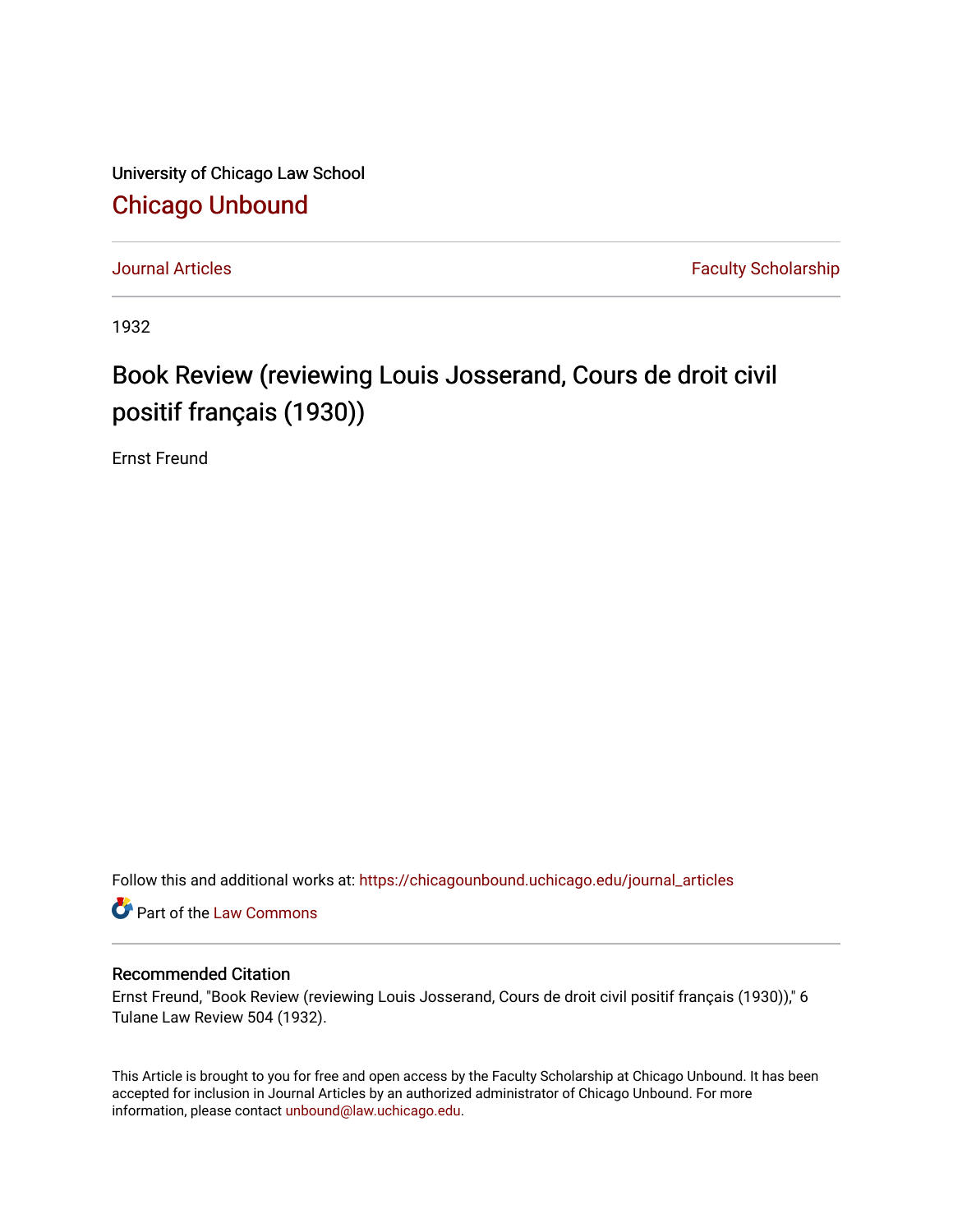## BOOK REVIEWS

**COURS DE DROIT** CIVIL POSITIF **FRANgAIS.** 3 vols. Louis Josserand, Doyen de la Faculté de Droit de Lyon. Paris: 1930.

The first reflection that suggests itself in noting this comprehensive and up-to-date treatise on French private law is that there is no parallel to it in Anglo-American legal literature. Blackstone and Kent have given us general commentaries; but, covering the entire field of law, they are inadequate guides to what is called the private law. A civil code naturally gives to the private law some degree of formal unity; but in Germany, even before the days of national codification, private law was treated as a unit in teaching and writing, owing to the fact that it was only as a system of private law that the Roman *Corpus Juris* had been received on the Continent of Europe.

The title page to Mr. Josserand's treatise states that it conforms to the official programs of the law faculties, which in their turn presumably have the sanction of the Government. Probably this does not mean that the arrangement of the subject is official. In any event, the arrangement does not follow that of the Code as closely as is the case in the current treatises on German private law; but then, the system of the French Code, partly modeled upon Justinian's *Institutes,* compares unfavorably with the system of the German Code, which, closely following the traditions of university teaching and text book writing, groups the private law material in lucid, and so far as the nature of the subject matter permits, logical sequence.

The following brief conspectus of the contents of the treatise will give an idea both of Mr. Josserand's method of treatment and of the French system of private law:

1. An Introduction on sources of law, classification of legal rights, and legal acts and their proof. Josserand here restates his theory of the abuse of rights, which he developed in an earlier essay.

2. The law of persons: natural and juristic persons; beginning and end of personality; name; domicil; vital statistics; capacity and guardianship; married women.

3. The family: marriage; divorce; parent and child; illegitimacy and legitimation; adoption.

4. Property: movables and immovables; possession; rights in land, waters, and neighbor's rights; intangible property; small holdings; fiscal property; title, adverse possession, and occupancy; joint rights; conditional rights; restraints on alienation; usufruct and easements.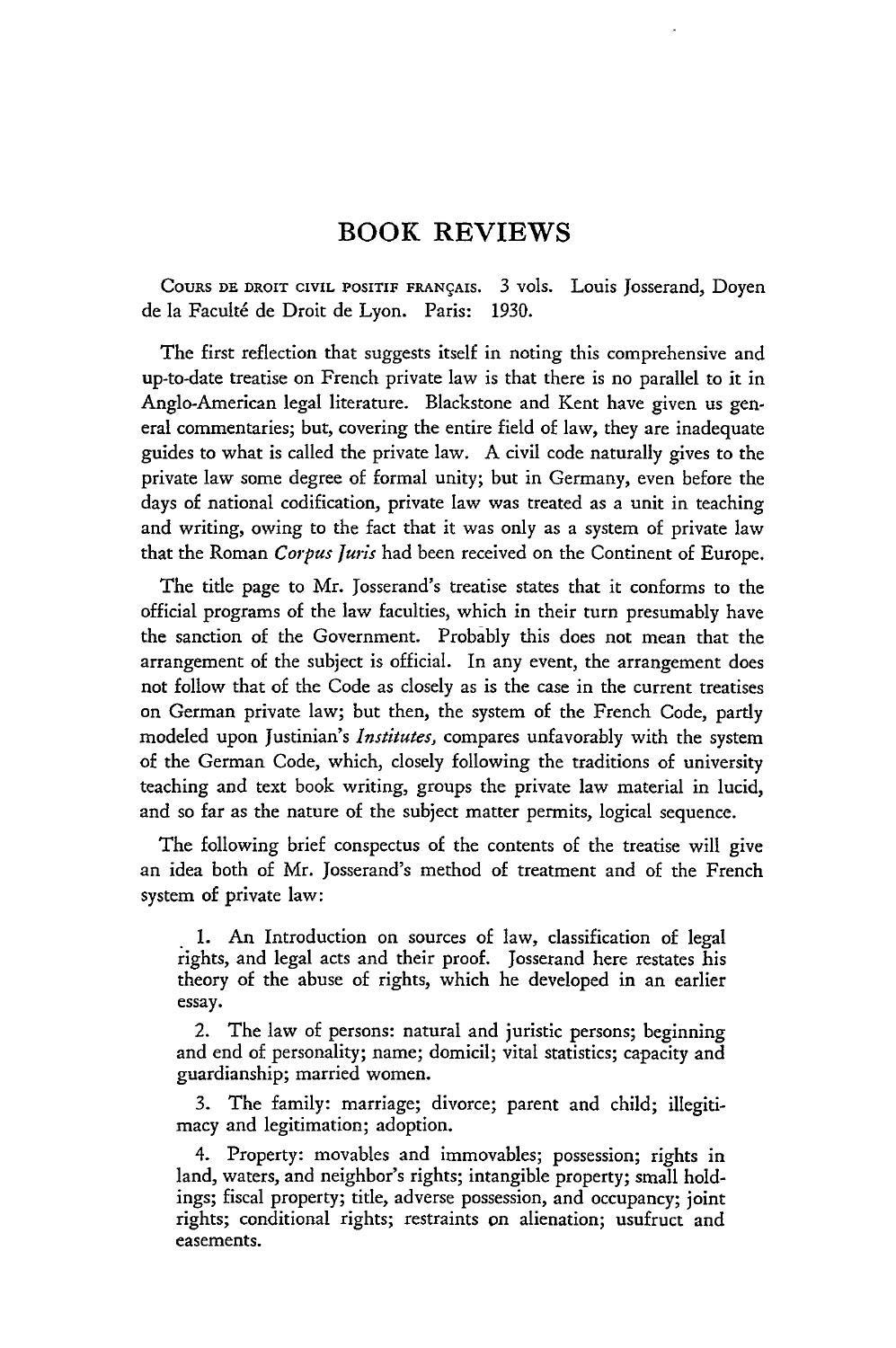**5.** Obligations: torts; unjust enrichment; specific performance; damages; natural obligations; time limits and conditions; joint and several obligations and claims; assignment; discharge, novation, etc.; limitations.

**6.** Specific contracts: sale; hiring and letting; work and services; partnership; loan; aleatory contracts; mandate; compromise.

**7.** Suretyship: pledge; mortgage; lien. (The extraordinarily involved character of the French law of liens accounts for this separate division).

**8.** Marital property rights. (As in the German law, this subject is dealt with in great detail).

9. Estates and successions: heirship; devolution; administration; distribution.

10. Liberalities: testaments; gifts; conditions; reservation; capacity; inducement; residuary and particular legacies; charges; implicit and express revocation; disposable portions; marital gifts; substitutions; charitable trusts.

If a French law school course in private law succeeds in covering the entire contents of the treatise, the student is likely to obtain a better-balanced fund of information than an American law student will get by taking even all the courses that are represented by our case books dealing with private law subjects; the French student will of course have, like ours, additional courses in commercial law, criminal law, procedure, constitutional and administrative law, and so forth. Educationally, this gain may be considered to be offset in part by the more cursory treatment of a text as compared with a case book; it is, however, a fair question whether our study of cases does not rather mean a greater intensiveness in laboring particular points, than a greater number of particular problems covered. In recently conducting a course in Comparative Law, I leaned heavily on Josserand's treatise, and nearly always obtained the information that was needed.

For purposes of legal education, it is the range of subjects covered that counts rather than the more or less perfectly systematized view of the law. Even if it were possible to construct a "scientific" system of the private law, it would make only a fragment of the law as a whole, and the systematization of the entire field of the law is likely to be undertaken only for bibliographical or library purposes. An encydopaedia will prefer alphabetical arrangement; and legislative codification will not venture to treat the entire body of the law as a unit project. In dealing with one comprehensive field the codifier is indeed compelled to adopt some system; but that system he is as apt to inherit as to originate, and his choice will be only a minor factor in determining the success or failure of his work.

Systematization assumes a somewhat different aspect, if we pass from classification by way of arrangement to the structure of concepts and of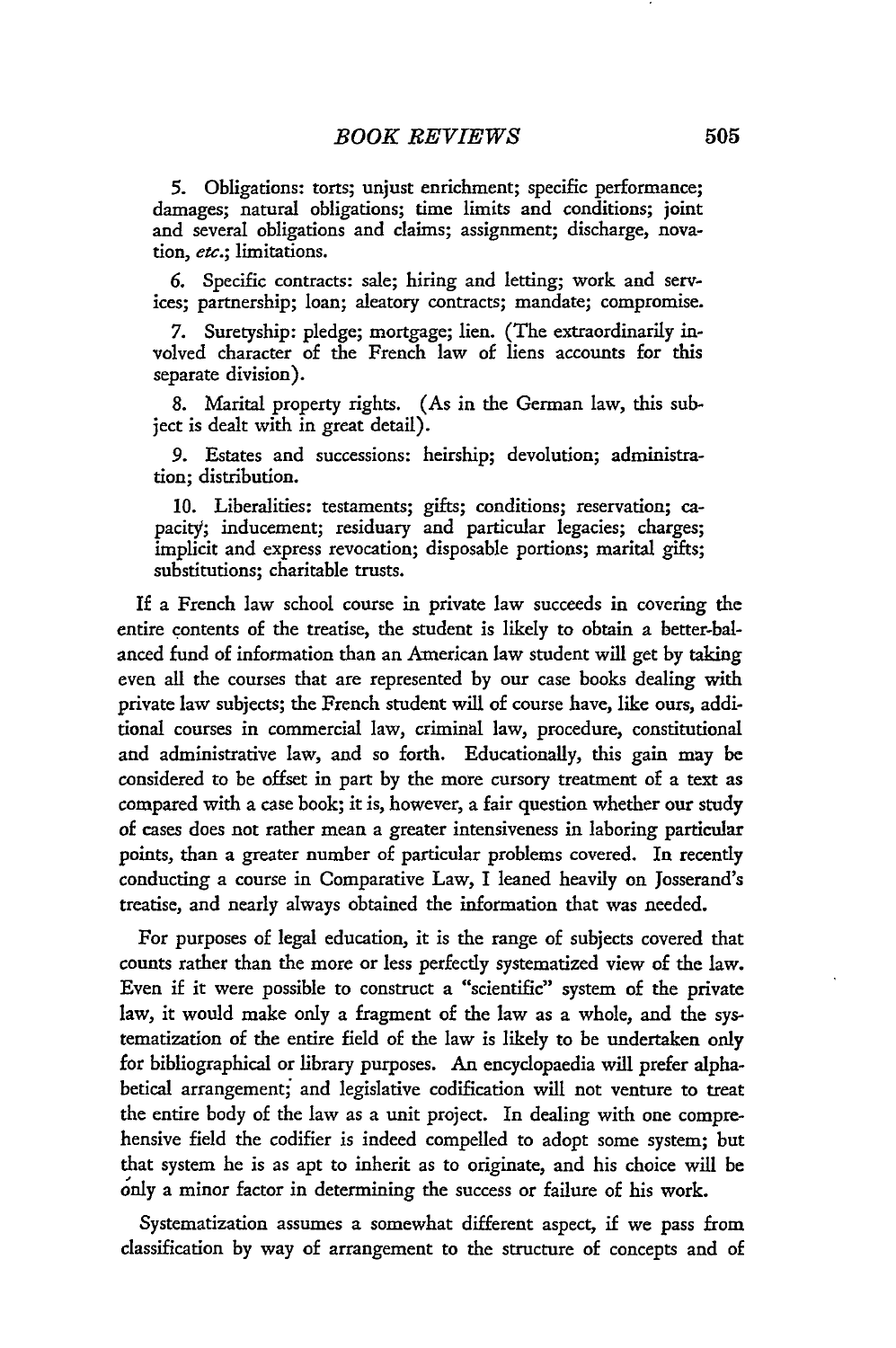institutions. We then enter upon the technique of thinking and of formulation which determines the legal complexion of a code. In this respect, however, a code will be even less likely to originate, and the commentator will be compelled to accept the stock of current concepts. One possessed of a fertil mind like Mr. Josserand's will reserve his original ideas for monographs, and display normal orthodoxy in a treatise inteded for the use of students and of the profession. Occasional criticism is not incompatible with a general attitude of conformity. Mr. Josserand is thus particularly severe on the code recognition of quasi-contract as a category in the source of obligations, declaring it to be a "legendary monster;" he would greatly prefer the "unjust enrichment" of the German and Swiss codes. However, quasi-contract in the French Code appears merely as a collective designation without being a specific commitment, whereas enrichment without cause is treated by the German Code as a sufficiently definite concept to guide parties as well as courts, thus representing a step in legislative jurisprudence upon which the French Code has not ventured. The author also deplores the French lack of an equivalent to the German "Stiftung," the eleemosynary foundation, endowed with juristic personality; but here we are confronted not merely with a conceptual defect, but with some uncertainty, if not illiberality, in the French provision for gifts to charity.

Even though a civil code expresses abstract patterns of adverse human relations which are in a sense permanent and universal, it is to be expected that a code of 1804 does not serve modern needs as adequately as a code of **1900** or **1912.** The continuing serviceability of the French Code, due in a considerable measure to its concise and pregnant phrasing, is a great tribute to its authors. The division on obligations remains almost unaltered; the same is true of the law of wills and succession. The most numerous changes are to be found in family law, where in recent times a progressive view of the status of married women and of the relation between parent and child has made itself felt. The law of property relations between husband and wife has likewise been modified at least so far as the earnings of married women are concerned (legislation of **1907);** but on the whole the elaborate regulation of the "matrimonial regime," with the option that it leaves to the parties among various types, including freedom of contractual arrangements, remains, and Mr. Josserand believes that this is preferable to the statutory proclamation of separate property rights. The statistical information presented as to the number of marriages to which the different types were made applicable in selected years, are a particularly welcome feature of this part of the book.

In the general comments on the state of the law, which are scattered throughout the treatise, there will be found many interesting comparisons between the policy of the French Code and the policies of foreign systems,